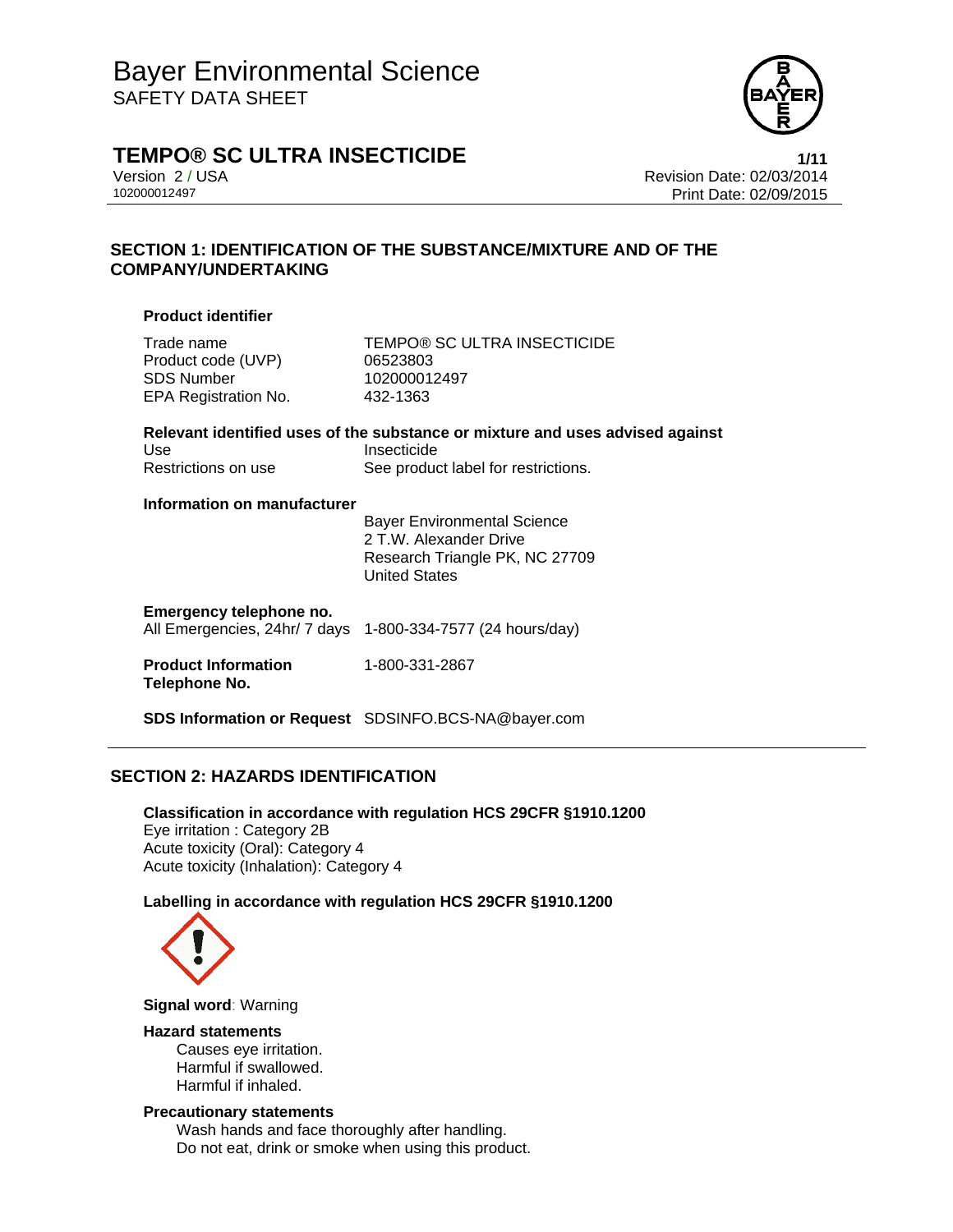

# **TEMPO® SC ULTRA INSECTICIDE 2/11**

Version 2 / USA Revision Date: 02/03/2014 Print Date: 02/09/2015

Avoid breathing mist and spray. Use only outdoors or in a well-ventilated area. IF IN EYES: Rinse cautiously with water for several minutes. Remove contact lenses, if present and easy to do. Continue rinsing. If eye irritation persists: Get medical advice/attention. IF SWALLOWED: Call a POISON CENTER or doctor/physician if you feel unwell. Rinse mouth. IF INHALED: Remove victim to fresh air and keep at rest in a position comfortable for breathing. Call a POISON CENTER or doctor/ physician if you feel unwell. Dispose of contents/container in accordance with local regulation.

#### **Other hazards**

No other hazards known.

# **SECTION 3: COMPOSITION/INFORMATION ON INGREDIENTS**

**Hazardous Component Name CAS-No. Average % by Weight** Beta-Cyfluthrin 68359-37-5 11.80

1,2-Propanediol 57-55-6

# **SECTION 4: FIRST AID MEASURES**

| <b>Description of first aid measures</b>                    |                                                                                                                                                                                                                                                                                                           |  |
|-------------------------------------------------------------|-----------------------------------------------------------------------------------------------------------------------------------------------------------------------------------------------------------------------------------------------------------------------------------------------------------|--|
| <b>General advice</b>                                       | When possible, have the product container or label with you when<br>calling a poison control center or doctor or going for treatment.                                                                                                                                                                     |  |
| <b>Inhalation</b>                                           | Move to fresh air. If person is not breathing, call 911 or an<br>ambulance, then give artificial respiration, preferably mouth-to-mouth<br>if possible. Call a physician or poison control center immediately.                                                                                            |  |
| <b>Skin contact</b>                                         | Take off contaminated clothing and shoes immediately. Wash off<br>immediately with plenty of water for at least 15 minutes. Call a<br>physician or poison control center immediately.                                                                                                                     |  |
| Eye contact                                                 | Hold eye open and rinse slowly and gently with water for 15-20<br>minutes. Remove contact lenses, if present, after the first 5 minutes,<br>then continue rinsing eye. Call a physician or poison control center<br>immediately.                                                                          |  |
| Ingestion                                                   | Call a physician or poison control center immediately. Rinse out<br>mouth and give water in small sips to drink. DO NOT induce<br>vomiting unless directed to do so by a physician or poison control<br>center. Never give anything by mouth to an unconscious person. Do<br>not leave victim unattended. |  |
| Most important symptoms and effects, both acute and delayed |                                                                                                                                                                                                                                                                                                           |  |
| <b>Symptoms</b>                                             | To date no symptoms are known.                                                                                                                                                                                                                                                                            |  |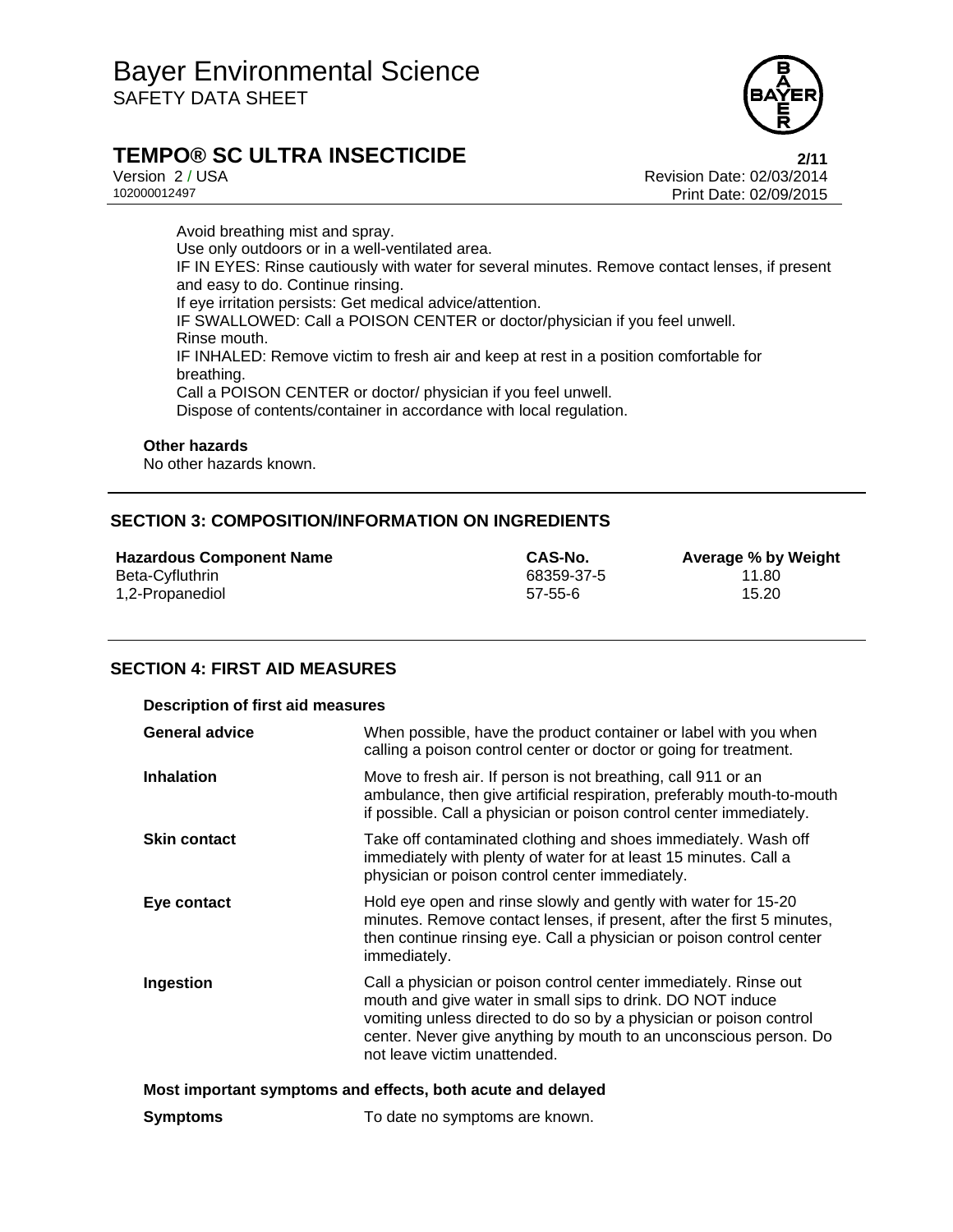

# **TEMPO® SC ULTRA INSECTICIDE** 3/11

Version 2 / USA Revision Date: 02/03/2014 Print Date: 02/09/2015

# **Indication of any immediate medical attention and special treatment needed**

**Treatment** Appropriate supportive and symptomatic treatment as indicated by the patient's condition is recommended. There is no specific antidote.

# **SECTION 5: FIREFIGHTING MEASURES**

| <b>Extinguishing media</b>                                         |                                                                                                                                                                                                                                   |  |
|--------------------------------------------------------------------|-----------------------------------------------------------------------------------------------------------------------------------------------------------------------------------------------------------------------------------|--|
| <b>Suitable</b>                                                    | Water, Foam, Dry chemical                                                                                                                                                                                                         |  |
| <b>Unsuitable</b>                                                  | None known.                                                                                                                                                                                                                       |  |
| <b>Special hazards arising</b><br>from the substance or<br>mixture | Dangerous gases are evolved in the event of a fire.                                                                                                                                                                               |  |
| <b>Advice for firefighters</b>                                     |                                                                                                                                                                                                                                   |  |
| <b>Special protective</b><br>equipment for fire-fighters           | Firefighters should wear NIOSH approved self-contained breathing<br>apparatus and full protective clothing.                                                                                                                       |  |
| <b>Further information</b>                                         | Fight fire from upwind position. Cool closed containers exposed to<br>fire with water spray. Evacuate personnel to safe areas. Keep out of<br>smoke. Do not allow run-off from fire fighting to enter drains or water<br>courses. |  |
| <b>Flash point</b>                                                 | >93.4 °C                                                                                                                                                                                                                          |  |
| <b>Autoignition temperature</b>                                    | no data available                                                                                                                                                                                                                 |  |
| <b>Lower explosion limit</b>                                       | no data available                                                                                                                                                                                                                 |  |
| <b>Upper explosion limit</b>                                       | no data available                                                                                                                                                                                                                 |  |
| <b>Explosivity</b>                                                 | not applicable                                                                                                                                                                                                                    |  |

# **SECTION 6: ACCIDENTAL RELEASE MEASURES**

### **Personal precautions, protective equipment and emergency procedures**

| Precautions                                           | Avoid contact with spilled product or contaminated surfaces. Isolate<br>hazard area. Keep unauthorized people away. |
|-------------------------------------------------------|---------------------------------------------------------------------------------------------------------------------|
| Methods and materials for containment and cleaning up |                                                                                                                     |
| Methods for cleaning up                               | Soak up with inert absorbent material (e.g. sand, silica gel, acid binder,                                          |

universal binder, sawdust). Collect and transfer the product into a properly labelled and tightly closed container. Clean contaminated floors and objects thoroughly, observing environmental regulations. Decontaminate tools and equipment following cleanup.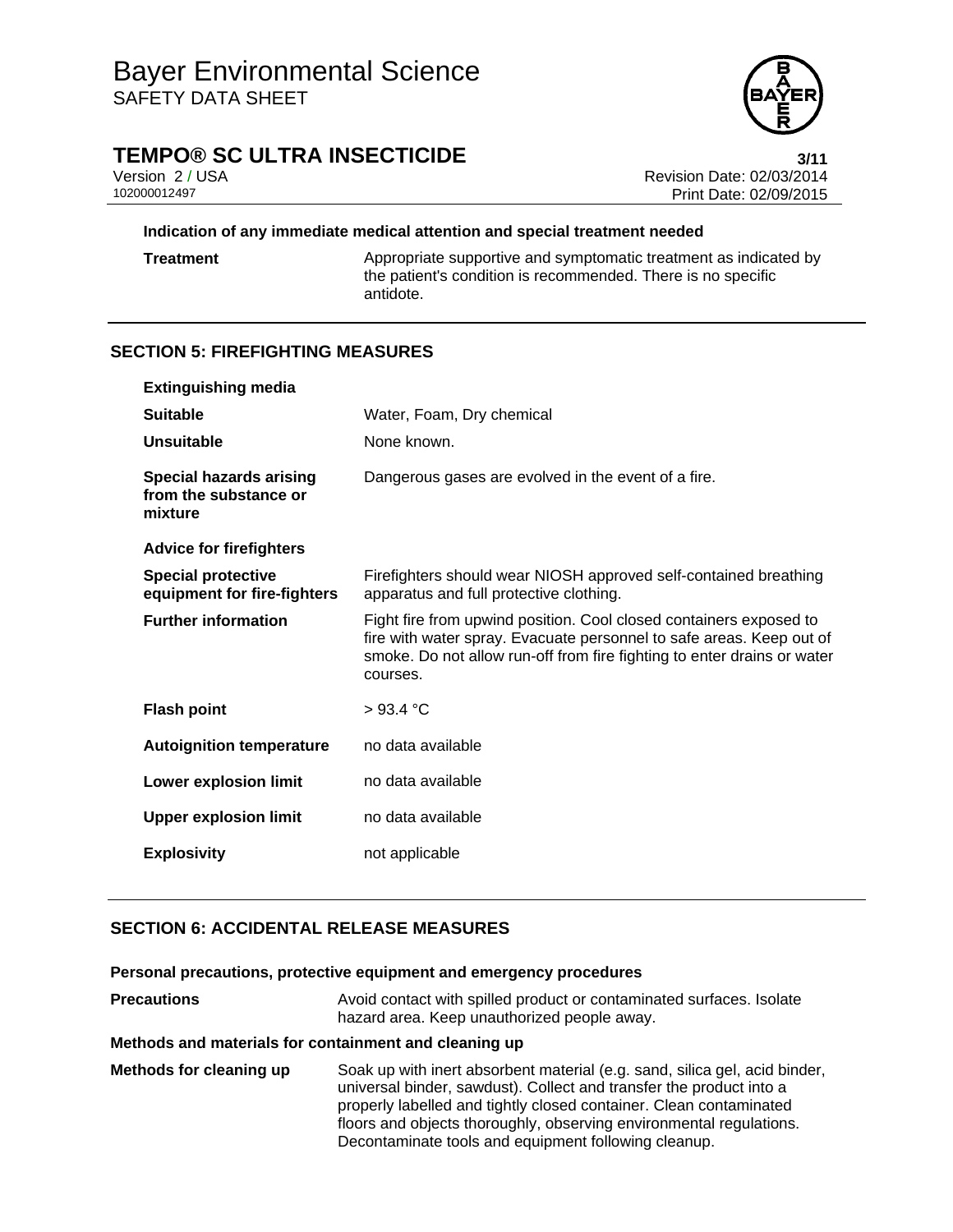# **TEMPO® SC ULTRA INSECTICIDE**<br>Version 2/USA **1/11**<br>Revision Date: 02/03/2014

Version 2 / USA **Version 2 / USA Revision Date: 02/03/2014**<br>102000012497 **Print Date: 02/09/2015** Print Date: 02/09/2015

| <b>Additional advice</b>    | Do not allow to enter soil, waterways or waste water canal. Do not<br>allow product to contact non-target plants.                                                                   |
|-----------------------------|-------------------------------------------------------------------------------------------------------------------------------------------------------------------------------------|
| Reference to other sections | Information regarding safe handling, see section 7.<br>Information regarding personal protective equipment, see section 8.<br>Information regarding waste disposal, see section 13. |

# **SECTION 7: HANDLING AND STORAGE**

# **Precautions for safe handling**

| Advice on safe handling                                 | Handle and open container in a manner as to prevent spillage. Use<br>only in area provided with appropriate exhaust ventilation.                                                                                                                                                                                                                                                                                                   |  |
|---------------------------------------------------------|------------------------------------------------------------------------------------------------------------------------------------------------------------------------------------------------------------------------------------------------------------------------------------------------------------------------------------------------------------------------------------------------------------------------------------|--|
| <b>Hygiene measures</b>                                 | Avoid contact with skin, eyes and clothing. Remove Personal<br>Protective Equipment (PPE) immediately after handling this product.<br>Remove soiled clothing immediately and clean thoroughly before<br>using again. Wash thoroughly and put on clean clothing.<br>Wash hands thoroughly with soap and water after handling and<br>before eating, drinking, chewing gum, using tobacco, using the toilet<br>or applying cosmetics. |  |
|                                                         | Conditions for safe storage, including any incompatibilities                                                                                                                                                                                                                                                                                                                                                                       |  |
| <b>Requirements for storage</b><br>areas and containers | Store in a cool, dry place and in such a manner as to prevent cross<br>contamination with other crop protection products, fertilizers, food,<br>and feed. Protect from freezing. Store in original container and out of<br>the reach of children, preferably in a locked storage area.                                                                                                                                             |  |

# **SECTION 8: EXPOSURE CONTROLS/PERSONAL PROTECTION**

# **Control parameters**

| Components                        | CAS-No.       | Control parameters             | Update  | <b>Basis</b>  |
|-----------------------------------|---------------|--------------------------------|---------|---------------|
| Beta-Cyfluthrin                   | 68359-37-5    | 50 ug/m3<br>(ST ESL)           | 10 2003 | <b>TX ESL</b> |
| Beta-Cyfluthrin<br>(Particulate.) | 68359-37-5    | 50 ug/m3<br>(ST ESL)           | 10 2003 | <b>TX ESL</b> |
| Beta-Cyfluthrin<br>(Particulate.) | 68359-37-5    | $5 \text{ uq/m}$ 3<br>(AN ESL) | 10 2003 | <b>TX ESL</b> |
| Beta-Cyfluthrin                   | 68359-37-5    | $5 \text{ ug/m}$ 3<br>(AN ESL) | 10 2003 | <b>TX ESL</b> |
| Beta-Cyfluthrin                   | 68359-37-5    | $0.01$ mg/m $3$<br>(TWA)       |         | OES BCS*      |
| 1,2-Propanediol<br>(Aerosol.)     | $57 - 55 - 6$ | $10$ mg/m $3$<br>(TWA)         | 2010    | <b>WEEL</b>   |
| 1,2-Propanediol                   | $57 - 55 - 6$ | 1000 ug/m3<br>(ST ESL)         | 03 2012 | <b>TX ESL</b> |
| 1,2-Propanediol                   | $57 - 55 - 6$ | 50 ug/m3<br>(ST ESL)           | 03 2012 | <b>TX ESL</b> |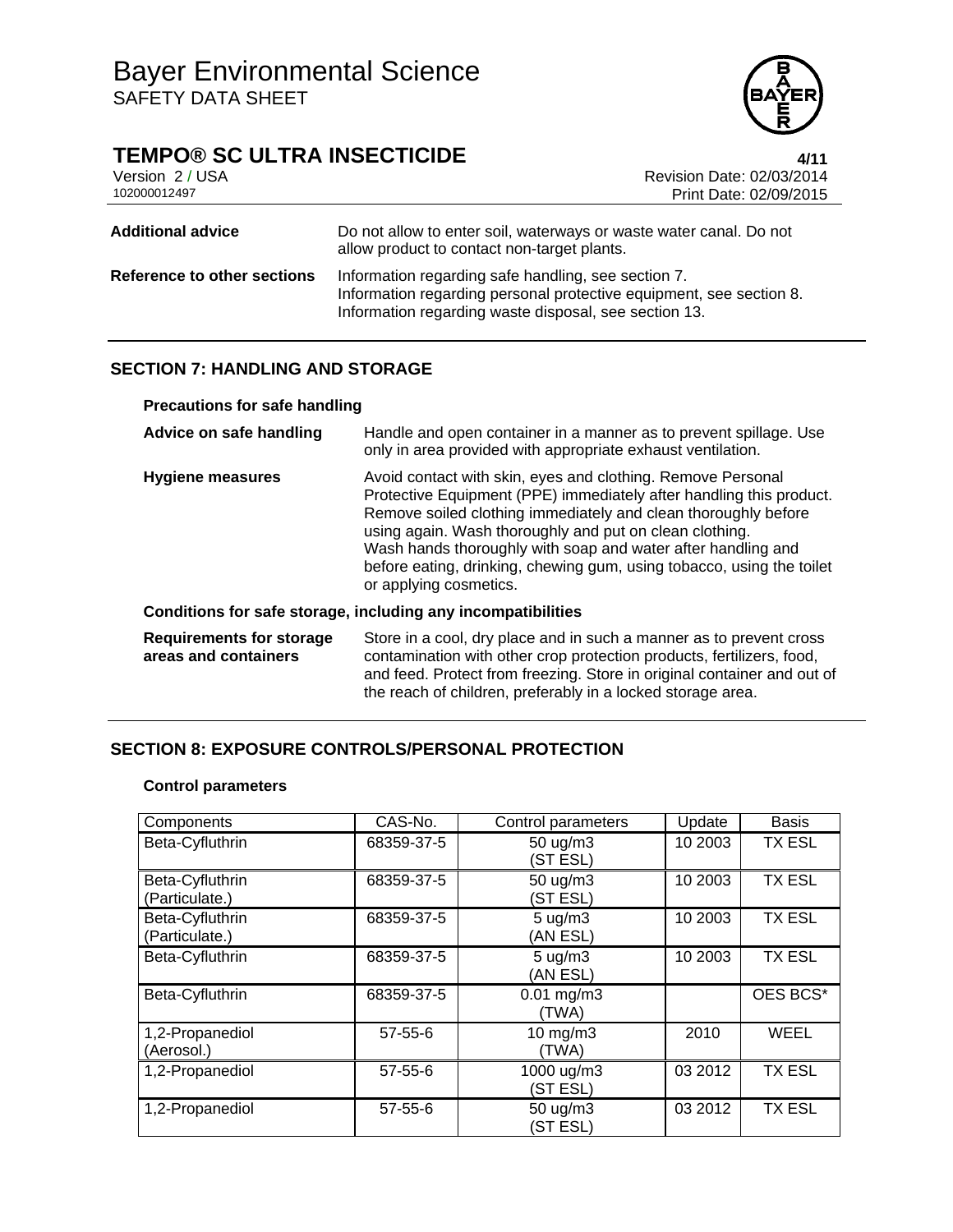

# **TEMPO® SC ULTRA INSECTICIDE**<br>Version 2/USA<br>Revision Date: 02/03/2014

Version 2 / USA **Version 2 / USA Revision Date: 02/03/2014**<br>102000012497 **Print Date: 02/09/2015** Print Date: 02/09/2015

| 1,2-Propanediol | $57 - 55 - 6$ | 100 $\mu$ g/m3                 | 03 2012 | TX ESL        |
|-----------------|---------------|--------------------------------|---------|---------------|
|                 |               | (AN ESL)                       |         |               |
| 1,2-Propanediol | $57 - 55 - 6$ | 50 ppb                         | 03 2012 | TX ESL        |
|                 |               | (AN ESL)                       |         |               |
| 1,2-Propanediol | $57 - 55 - 6$ | $500$ ppb<br>(ST ESL)          | 03 2012 | <b>TX ESL</b> |
| 1,2-Propanediol | $57 - 55 - 6$ | $5 \text{ ug/m}$ 3<br>(AN ESL) | 03 2012 | <b>TX ESL</b> |

\*OES BCS: Internal Bayer CropScience "Occupational Exposure Standard"

# **Exposure controls**

# **Personal protective equipment**

In normal use and handling conditions please refer to the label and/or leaflet. In all other cases the following recommendations would apply.

| <b>Respiratory protection</b>         | When respirators are required, select NIOSH approved equipment<br>based on actual or potential airborne concentrations and in<br>accordance with the appropriate regulatory standards and/or<br>industry recommendations. |  |
|---------------------------------------|---------------------------------------------------------------------------------------------------------------------------------------------------------------------------------------------------------------------------|--|
| <b>Hand protection</b>                | Chemical resistant nitrile rubber gloves                                                                                                                                                                                  |  |
| Eye protection                        | Tightly fitting safety goggles                                                                                                                                                                                            |  |
| Skin and body protection              | Wear long-sleeved shirt and long pants and shoes plus socks.                                                                                                                                                              |  |
| <b>General protective</b><br>measures | Remove contaminated clothing immediately and dispose of safely.                                                                                                                                                           |  |
|                                       | Follow manufacturer's instructions for cleaning/maintaining PPE. If<br>no such instructions for washables, use detergent and warm/tepid<br>water.                                                                         |  |
|                                       | Keep and wash PPE separately from other laundry.                                                                                                                                                                          |  |

# **SECTION 9. PHYSICAL AND CHEMICAL PROPERTIES**

| Appearance             | white to beige            |
|------------------------|---------------------------|
| <b>Physical State</b>  | viscous liquid suspension |
| Odor                   | chalk-like                |
| <b>Odour Threshold</b> | no data available         |
| рH                     | 4.7                       |
| Vapor Pressure         | no data available         |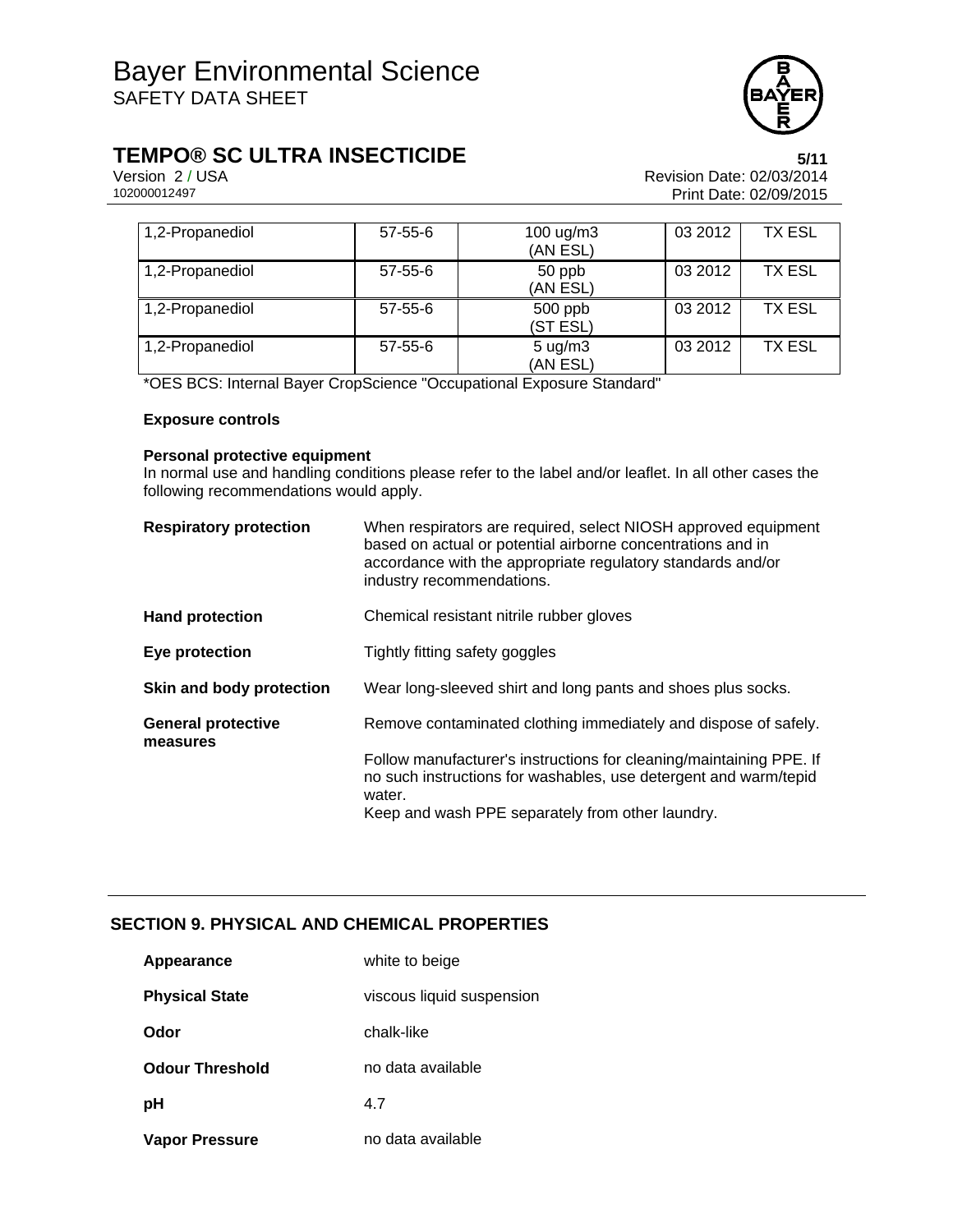# **TEMPO® SC ULTRA INSECTICIDE**<br>Version 2/USA<br>Revision Date: 02/03/2014



Version 2 / USA **Version 2 / USA Revision Date: 02/03/2014**<br>102000012497 **Print Date: 02/09/2015** Print Date: 02/09/2015

| Vapor Density (Air = 1)                           | no data available                   |
|---------------------------------------------------|-------------------------------------|
| <b>Density</b>                                    | ca. 1.06 g/cm <sup>3</sup> at 20 °C |
| <b>Evapouration rate</b>                          | no data available                   |
| <b>Boiling Point</b>                              | no data available                   |
| <b>Melting / Freezing Point</b>                   | no data available                   |
| <b>Water solubility</b>                           | no data available                   |
| Solubility in other solvents                      | no data available                   |
| <b>Minimum Ignition Energy</b>                    | not applicable                      |
| <b>Decomposition</b><br>temperature               | not applicable                      |
| <b>Partition coefficient: n-</b><br>octanol/water | no data available                   |
| <b>Flash point</b>                                | >93.4 °C                            |
| <b>Autoignition temperature</b>                   | no data available                   |
| <b>Lower explosion limit</b>                      | no data available                   |
| <b>Upper explosion limit</b>                      | no data available                   |
| <b>Explosivity</b>                                | not applicable                      |

# **SECTION 10: STABILITY AND REACTIVITY**

| <b>Reactivity</b><br><b>Thermal decomposition</b> | not applicable                  |
|---------------------------------------------------|---------------------------------|
| <b>Chemical stability</b>                         | Stable under normal conditions. |
| <b>Conditions to avoid</b>                        | freezing                        |
| Incompatible materials                            | Alkali metals, Methanol         |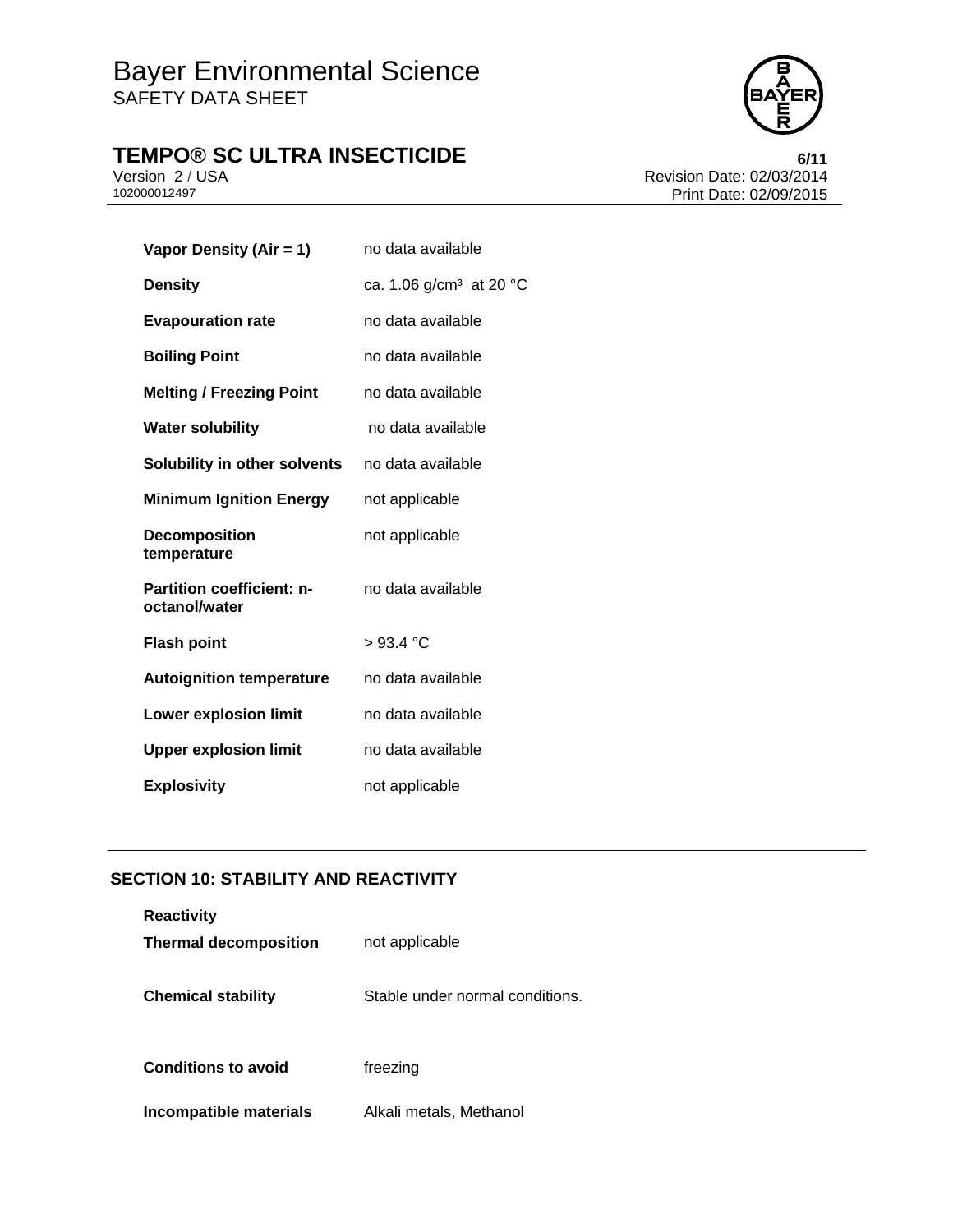

# **TEMPO® SC ULTRA INSECTICIDE** *7/11***</sup>**

Version 2 / USA **Version 2 / USA Revision Date: 02/03/2014**<br>102000012497 **Print Date: 02/09/2015** Print Date: 02/09/2015

**Hazardous decomposition**  no data available **products**

# **SECTION 11: TOXICOLOGICAL INFORMATION**

| <b>Exposure routes</b>               | Eye contact, Inhalation, Skin contact, Skin Absorption                                                   |  |  |
|--------------------------------------|----------------------------------------------------------------------------------------------------------|--|--|
| <b>Immediate Effects</b><br>Eye      | Moderate eye irritation may occur.                                                                       |  |  |
| <b>Skin</b>                          | Harmful if absorbed through skin.                                                                        |  |  |
| Ingestion                            | Harmful if swallowed.                                                                                    |  |  |
| <b>Inhalation</b>                    | Harmful if inhaled.                                                                                      |  |  |
| Information on toxicological effects |                                                                                                          |  |  |
| <b>Acute oral toxicity</b>           | LD50 (male rat) 960 mg/kg                                                                                |  |  |
|                                      | LD50 (female rat) 1,150 mg/kg                                                                            |  |  |
| <b>Acute inhalation toxicity</b>     | LC50 (male/female combined rat) $> 1.72$ mg/l<br>Exposure time: 4 h<br>Highest attainable concentration. |  |  |
|                                      | LC50 (male/female combined rat) $> 6.88$ mg/l<br>Exposure time: 1 h<br>Extrapolated from the 4 hr LC50.  |  |  |
| <b>Acute dermal toxicity</b>         | LD50 (male/female combined rat) $> 2,000$ mg/kg                                                          |  |  |
| <b>Skin irritation</b>               | No skin irritation (rabbit)                                                                              |  |  |
| Eye irritation                       | Mild eye irritation. (rabbit)                                                                            |  |  |
| <b>Sensitisation</b>                 | Non-sensitizing. (guinea pig)                                                                            |  |  |

# **Assessment repeated dose toxicity**

The toxic effects of beta-Cyfluthrin are related to transient hyperactivity typical for pyrethroid neurotoxicity.

# **Assessment Mutagenicity**

beta-Cyfluthrin was not mutagenic or genotoxic in a battery of in vitro and in vivo tests.

### **Assessment Carcinogenicity**

beta-Cyfluthrin was not carcinogenic in lifetime feeding studies in rats and mice.

#### **ACGIH**

None.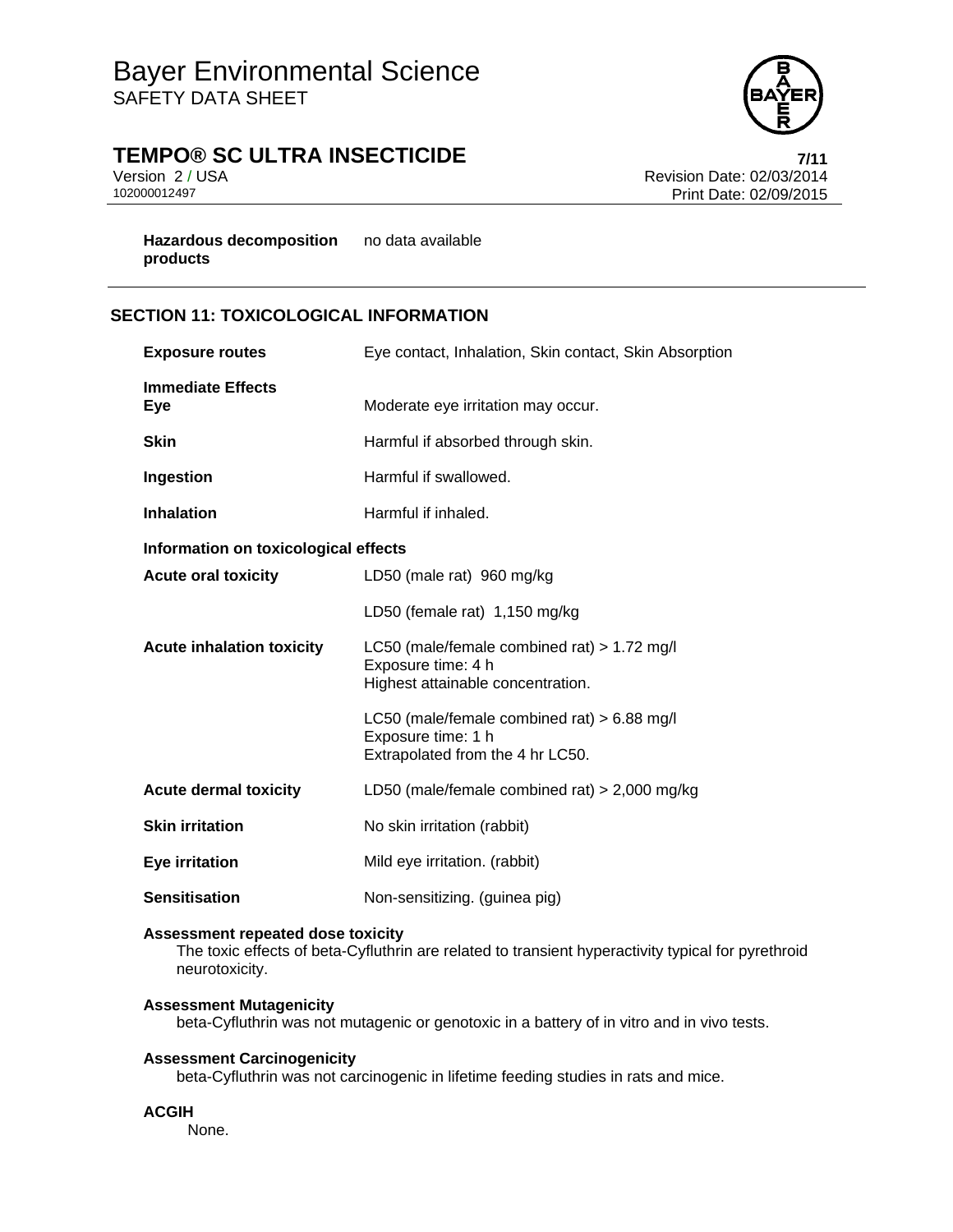

# **TEMPO® SC ULTRA INSECTICIDE 8/11**

Version 2 / USA **Version 2 / USA Revision Date: 02/03/2014**<br>102000012497 **Print Date: 02/09/2015** Print Date: 02/09/2015

# **NTP**

None.

# **IARC**

None.

# **OSHA**

None.

# **Assessment toxicity to reproduction**

beta-Cyfluthrin caused reproduction toxicity in a two-generation study in rats only at dose levels also toxic to the parent animals. The reproduction toxicity seen with beta-Cyfluthrin is related to parental toxicity.

# **Assessment developmental toxicity**

beta-Cyfluthrin caused developmental toxicity only at dose levels toxic to the dams. The developmental effects seen with beta-Cyfluthrin are related to maternal toxicity.

# **Further information**

Acute toxicity studies have been bridged from a similar formulation(s). The non-acute information pertains to the active ingredient(s).

# **SECTION 12: ECOLOGICAL INFORMATION**

| <b>Toxicity to fish</b>                            | LC50 (Rainbow trout (Oncorhynchus mykiss)) 0.000068 mg/l<br>Exposure time: 96 h<br>The value mentioned relates to the active ingredient beta-cyfluthrin.                                                                                                                                                                                                                                                                                                                                                                                               |
|----------------------------------------------------|--------------------------------------------------------------------------------------------------------------------------------------------------------------------------------------------------------------------------------------------------------------------------------------------------------------------------------------------------------------------------------------------------------------------------------------------------------------------------------------------------------------------------------------------------------|
| <b>Toxicity to aquatic</b><br><i>invertebrates</i> | EC50 (Water flea (Daphnia magna)) 0.00029 mg/l<br>Exposure time: 48 h<br>The value mentioned relates to the active ingredient beta-cyfluthrin.                                                                                                                                                                                                                                                                                                                                                                                                         |
| <b>Toxicity to aquatic plants</b>                  | EC50 (Desmodesmus subspicatus) > 0.01 mg/l<br>Exposure time: 72 h<br>The value mentioned relates to the active ingredient beta-cyfluthrin.<br>No acute toxicity was observed at its limit of water solubility.                                                                                                                                                                                                                                                                                                                                         |
| <b>Environmental precautions</b>                   | Do not apply directly to water, to areas where surface water is<br>present or to intertidal areas below the mean high water mark.<br>Do not allow to get into surface water, drains and ground water.<br>Do not apply when weather conditions favor runoff or drift.<br>Drift and runoff from treated areas may be hazardous to aquatic<br>organisms in adjacent sites.<br>Do not contaminate surface or ground water by cleaning equipment<br>or disposal of wastes, including equipment wash water.<br>Apply this product as specified on the label. |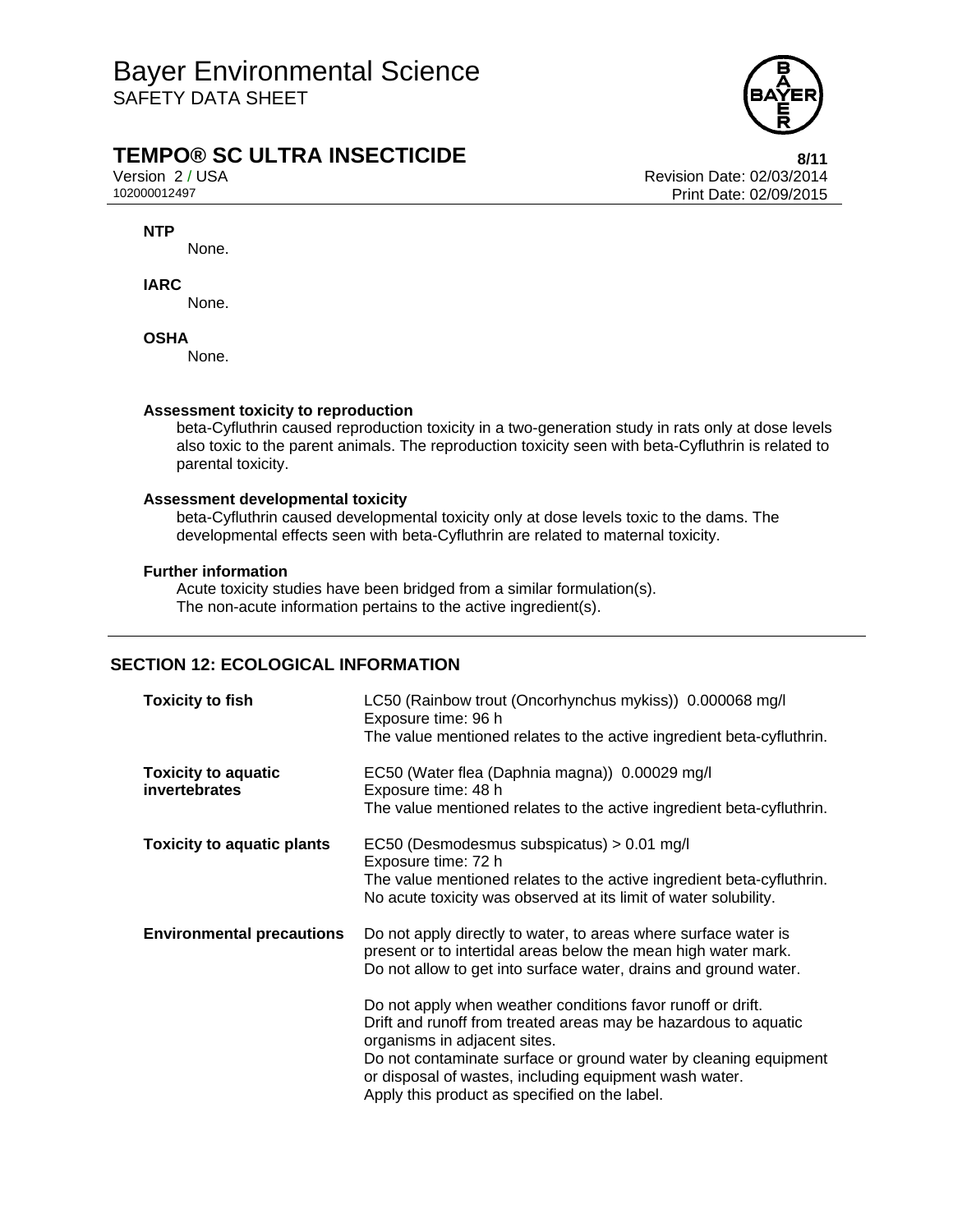

# **TEMPO® SC ULTRA INSECTICIDE**<br>Version 2/USA<br>Revision Date: 02/03/2014

Version 2 / USA **Version 2 / USA Revision Date: 02/03/2014**<br>102000012497 **Print Date: 02/09/2015** Print Date: 02/09/2015

> Do not apply this product or allow it to drift to blooming crops or weeds if bees are visiting the treatment area.

# **SECTION 13: DISPOSAL CONSIDERATIONS**

#### **Waste treatment methods**

| <b>Product</b>                | Dispose in accordance with all local, state/provincial and federal<br>regulations.<br>Improper disposal of excess pesticide, spray mixture, or rinsate is a<br>violation of Federal Law.<br>If these wastes cannot be disposed of by use according to label<br>instructions, contact your State Pesticide or Environmental Control<br>Agency, or the Hazardous Waste representative at the nearest EPA<br>Regional Office for guidance. |
|-------------------------------|-----------------------------------------------------------------------------------------------------------------------------------------------------------------------------------------------------------------------------------------------------------------------------------------------------------------------------------------------------------------------------------------------------------------------------------------|
| <b>Contaminated packaging</b> | Follow advice on product label and/or leaflet.<br>Do not re-use empty containers.<br>Triple rinse containers.<br>Then offer for recycling or reconditioning or puncture and dispose of<br>in a sanitary landfill or incineration, or if allowed by State and Local<br>authorities, by burning.<br>If burned, stay out of smoke.                                                                                                         |
| <b>RCRA Information</b>       | Characterization and proper disposal of this material as a special or<br>hazardous waste is dependent upon Federal, State and local laws<br>and are the user's responsibility. RCRA classification may apply.                                                                                                                                                                                                                           |

# **SECTION 14: TRANSPORT INFORMATION**

| 49CFR                                                                                            | Not dangerous goods / not hazardous material                                                                         |
|--------------------------------------------------------------------------------------------------|----------------------------------------------------------------------------------------------------------------------|
| <b>IMDG</b><br>UN number<br>Class<br>Packaging group<br>Marine pollutant<br>Proper shipping name | 3082<br>9<br>Ш<br><b>YES</b><br>ENVIRONMENTALLY HAZARDOUS SUBSTANCE, LIQUID,<br>N.O.S.<br>(BETA-CYFLUTHRIN SOLUTION) |
| <b>IATA</b><br>UN number<br>Class<br>Packaging group<br>Environm, Hazardous Mark                 | 3082<br>9<br>Ш<br><b>YES</b>                                                                                         |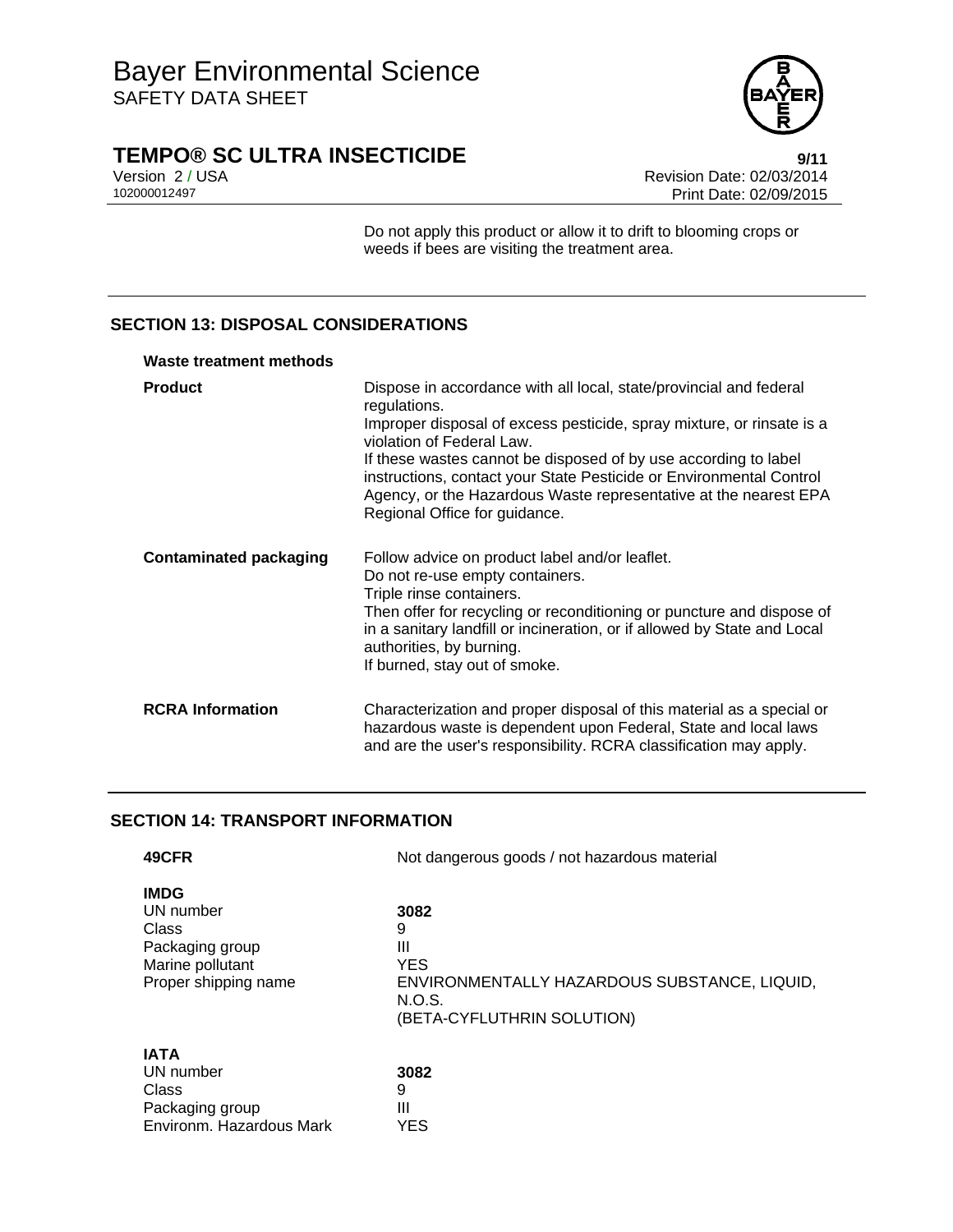

# **TEMPO® SC ULTRA INSECTICIDE**<br>Version 2/USA **10/11**<br>Revision Date: 02/03/2014

Version 2 / USA <br>102000012497<br>Print Date: 02/09/2015 Print Date: 02/09/2015

Proper shipping name ENVIRONMENTALLY HAZARDOUS SUBSTANCE, LIQUID, N.O.S. (BETA-CYFLUTHRIN SOLUTION )

This transportation information is not intended to convey all specific regulatory information relating to this product. It does not address regulatory variations due to package size or special transportation requirements.

Freight Classification: INSECTICIDES OR FUNGICIDES, N.O.I., OTHER THAN POISON

# **SECTION 15: REGULATORY INFORMATION**

| <b>EPA Registration No.</b>                                                                    | 432-1363 |               |           |      |
|------------------------------------------------------------------------------------------------|----------|---------------|-----------|------|
| <b>US Federal Regulations</b><br><b>TSCA list</b>                                              |          |               |           |      |
| 1,2-Propanediol                                                                                |          | $57 - 55 - 6$ |           |      |
| US. Toxic Substances Control Act (TSCA) Section 12(b) Export Notification (40 CFR 707,         |          |               |           |      |
| Subpt D)                                                                                       |          |               |           |      |
| None.                                                                                          |          |               |           |      |
| <b>SARA Title III - Section 302 - Notification and Information</b>                             |          |               |           |      |
| None.                                                                                          |          |               |           |      |
| <b>SARA Title III - Section 313 - Toxic Chemical Release Reporting</b>                         |          |               |           |      |
| Beta-Cyfluthrin<br><b>US States Regulatory Reporting</b>                                       |          | 68359-37-5    |           | 1.0% |
| <b>CA Prop65</b>                                                                               |          |               |           |      |
| This product does not contain any substances known to the State of California to cause cancer. |          |               |           |      |
|                                                                                                |          |               |           |      |
| This product does not contain any substances known to the State of California to cause         |          |               |           |      |
| reproductive harm.                                                                             |          |               |           |      |
| <b>US State Right-To-Know Ingredients</b>                                                      |          |               |           |      |
| Beta-Cyfluthrin                                                                                |          | 68359-37-5    | <b>NJ</b> |      |
| 1,2-Propanediol                                                                                |          | $57 - 55 - 6$ | MN, RI    |      |
| <b>Canadian Regulations</b>                                                                    |          |               |           |      |
| <b>Canadian Domestic Substance List</b>                                                        |          |               |           |      |
| 1,2-Propanediol                                                                                |          | $57 - 55 - 6$ |           |      |
|                                                                                                |          |               |           |      |
| <b>Environmental</b>                                                                           |          |               |           |      |
| <b>CERCLA</b>                                                                                  |          |               |           |      |
| None.                                                                                          |          |               |           |      |
| <b>Clean Water Section 307 Priority Pollutants</b>                                             |          |               |           |      |
| None.                                                                                          |          |               |           |      |
| Safe Drinking Water Act Maximum Contaminant Levels<br>None.                                    |          |               |           |      |
| <b>International Regulations</b>                                                               |          |               |           |      |
| <b>European Inventory of Existing Commercial Substances (EINECS)</b>                           |          |               |           |      |
| 1,2-Propanediol                                                                                |          | 57-55-6       |           |      |
|                                                                                                |          |               |           |      |